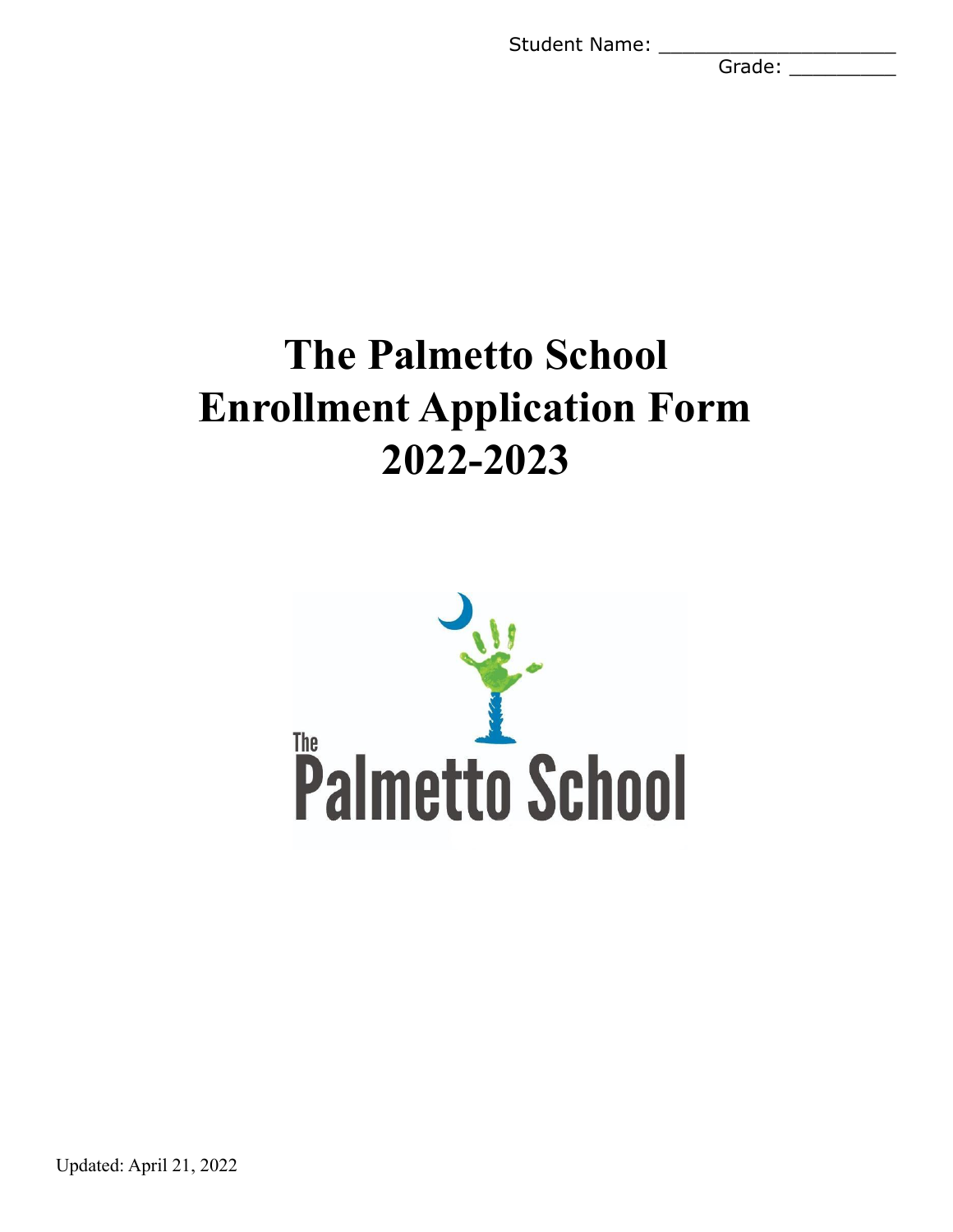Grade: \_\_\_\_\_\_\_\_\_\_\_

# **The Palmetto School STUDENT ENROLLMENT APPLICATION**

# **2022-2023**

**Checklist:**

**Name of Student:\_\_\_\_\_\_\_\_\_\_\_\_\_\_\_\_\_\_\_\_\_\_\_\_\_\_\_\_\_\_\_\_\_\_\_\_**

**Completed Application Packet**

**Legal Birth Certificate (Long Form)**

**SC Certificate of Immunization**

**Proof of Residency (Acceptable forms of proof of residence: current electric or gas bill; lease or rental agreement)**

**Photo ID or License**

**Medicaid Identification Card (If applicable)**

**Lunch Application (available Summer 2022)**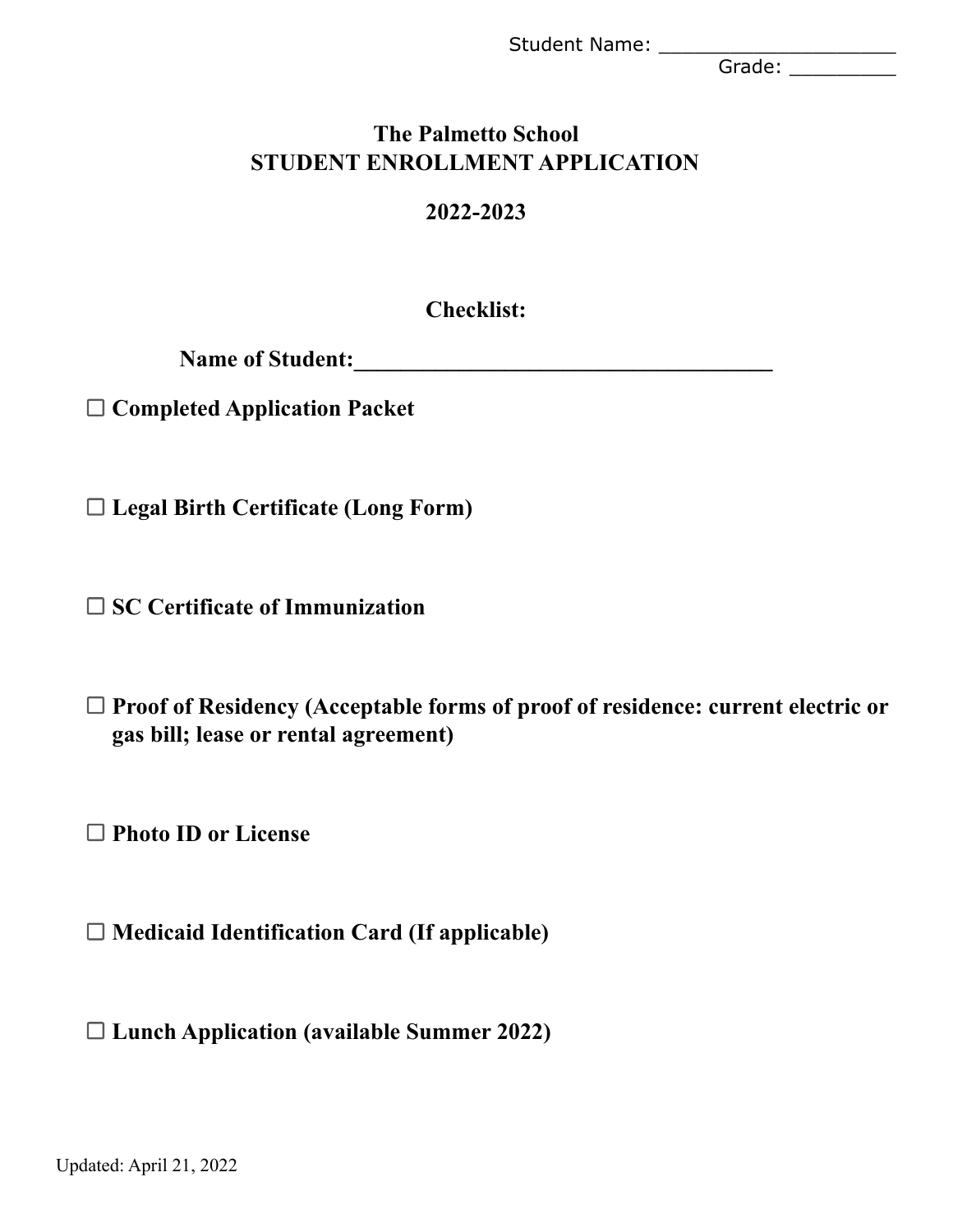Grade: \_\_\_\_\_\_\_\_\_\_\_

| The Palmetto School Enrollment Application Form |
|-------------------------------------------------|
| 2022–23 School Year                             |

| <b>Previous Schools and District Information</b>                                                                                                                                                                                                                                                                                                                                                                    |                                          |  |
|---------------------------------------------------------------------------------------------------------------------------------------------------------------------------------------------------------------------------------------------------------------------------------------------------------------------------------------------------------------------------------------------------------------------|------------------------------------------|--|
| School:                                                                                                                                                                                                                                                                                                                                                                                                             | School District:                         |  |
| School:                                                                                                                                                                                                                                                                                                                                                                                                             | School District:                         |  |
| School:                                                                                                                                                                                                                                                                                                                                                                                                             | School District:                         |  |
| School:                                                                                                                                                                                                                                                                                                                                                                                                             | School District:                         |  |
| <b>Child Information</b>                                                                                                                                                                                                                                                                                                                                                                                            |                                          |  |
| First Name:<br>Last Name:                                                                                                                                                                                                                                                                                                                                                                                           | Middle Name:                             |  |
| Generation: $\Box$ II $\Box$ III<br>Check if Applicable<br>Nickname:                                                                                                                                                                                                                                                                                                                                                | $\Box$ IV $\Box$ V $\Box$ Jr. $\Box$ Sr. |  |
| Date of Birth $(mm/dd/yy)$ : $/$ / Social Security number (Preferred but optional):<br>Federal Race/Ethnicity: Is the student Hispanic or Latino? $\Box$ Yes $\Box$ No<br>Sex: $\Box$ M $\Box$ F<br>What is the student's race? Check all appropriate.<br>$\Box$ Black or African American $\Box$ American Indian or Alaska Native<br>$\Box$ Asian<br>$\Box$ Native Hawaiian or Other Pacific Islander $\Box$ White | $\Box$ No response -+                    |  |
| Child lives with: $\Box$ both parents $\Box$ mother $\Box$ father $\Box$ grandparent $\Box$ other (specify):                                                                                                                                                                                                                                                                                                        |                                          |  |
| Does your child have any legal issues concerning custody/guardianship affecting school pick-up or family<br>participation in school activities? $\Box$ Yes $\Box$ No (*If yes, current legal documents must be provided)                                                                                                                                                                                            |                                          |  |
| Student is in a Foster Home? $\Box$ Yes<br>$\square$ No                                                                                                                                                                                                                                                                                                                                                             |                                          |  |
| Home Address:                                                                                                                                                                                                                                                                                                                                                                                                       |                                          |  |
| City:                                                                                                                                                                                                                                                                                                                                                                                                               |                                          |  |
| State:<br>County:                                                                                                                                                                                                                                                                                                                                                                                                   | Home Phone:<br>Zip Code:                 |  |
| Mailing Address (if different from Home Address):                                                                                                                                                                                                                                                                                                                                                                   |                                          |  |
| City:<br>County:                                                                                                                                                                                                                                                                                                                                                                                                    | South Carolina<br>Zip Code:              |  |
| $\Box$ father<br>Parents/Guardians $\Box$ both parents<br>mother                                                                                                                                                                                                                                                                                                                                                    | other (specify):                         |  |
| Mother's/Guardian's Last name:<br>First Name:                                                                                                                                                                                                                                                                                                                                                                       | Middle Initial:                          |  |
| If different from child's information:                                                                                                                                                                                                                                                                                                                                                                              |                                          |  |
| <b>Street Address:</b>                                                                                                                                                                                                                                                                                                                                                                                              |                                          |  |
| City:<br>County:                                                                                                                                                                                                                                                                                                                                                                                                    | South Carolina<br>Zip Code:              |  |
| Home Phone:<br>Cell Phone:                                                                                                                                                                                                                                                                                                                                                                                          |                                          |  |
| Place of Employment:                                                                                                                                                                                                                                                                                                                                                                                                | Daytime Phone:                           |  |

Updated: April 21, 2022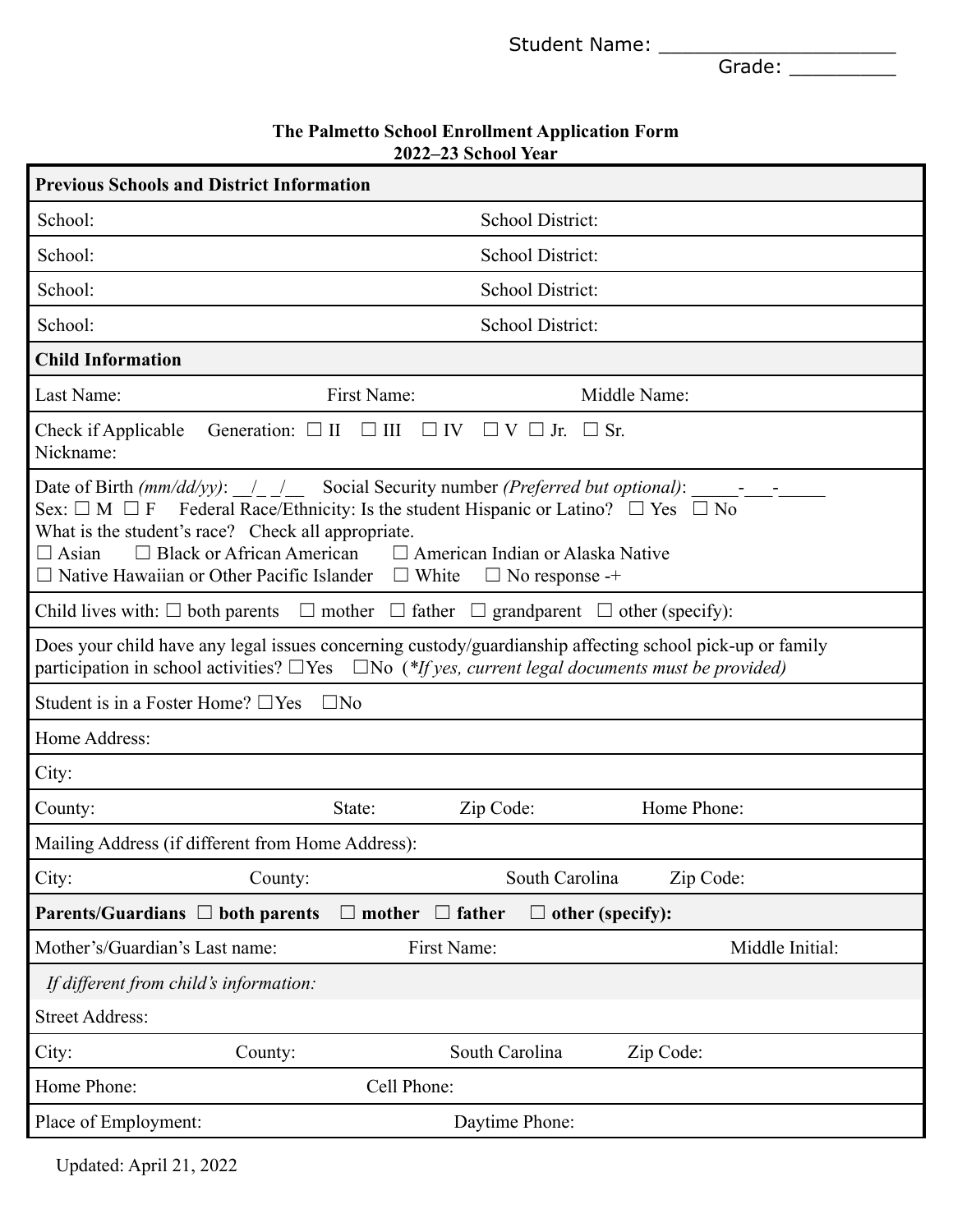Grade: \_\_\_\_\_\_\_\_\_\_\_

| $\Box$ Bachelor's Degree $\Box$ Master's Degree $\Box$ Doctorate                                                                             |         |                        |                | Mother's Education ( <i>highest level</i> ) $\Box$ Less than high school diploma $\Box$ GED $\Box$ H.S. Diploma $\Box$ Associate Degree |
|----------------------------------------------------------------------------------------------------------------------------------------------|---------|------------------------|----------------|-----------------------------------------------------------------------------------------------------------------------------------------|
| Mother's/Guardian's email:                                                                                                                   |         |                        |                |                                                                                                                                         |
|                                                                                                                                              |         |                        |                |                                                                                                                                         |
| Father's/Guardian's Last Name:                                                                                                               |         | First Name:            |                | Middle Initial:                                                                                                                         |
| If different from child's information:                                                                                                       |         |                        |                |                                                                                                                                         |
| <b>Street Address:</b>                                                                                                                       |         |                        |                |                                                                                                                                         |
| City:                                                                                                                                        | County: |                        | South Carolina | Zip Code:                                                                                                                               |
| Home Phone:                                                                                                                                  |         | Cell Phone:            |                |                                                                                                                                         |
| Place of Employment:                                                                                                                         |         |                        | Daytime Phone: |                                                                                                                                         |
| Father's/Guardian's email:                                                                                                                   |         |                        |                |                                                                                                                                         |
| Emergency Contact Information (other than parent/guardian information already provided)                                                      |         |                        |                |                                                                                                                                         |
| Primary Contact Name:                                                                                                                        |         | Cell Phone:            |                |                                                                                                                                         |
| Relationship to Child:                                                                                                                       |         |                        |                |                                                                                                                                         |
| Daytime Street Address:                                                                                                                      |         |                        | Daytime Phone: |                                                                                                                                         |
| City:                                                                                                                                        |         | South Carolina         |                | Zip Code:                                                                                                                               |
| Second Contact Name:                                                                                                                         |         | Cell Phone:            |                |                                                                                                                                         |
| Relationship to Child:                                                                                                                       |         |                        |                |                                                                                                                                         |
| Daytime Street Address:                                                                                                                      |         |                        | Daytime Phone: |                                                                                                                                         |
| City:                                                                                                                                        |         | South Carolina         |                | Zip Code:                                                                                                                               |
| Child's healthcare information                                                                                                               |         |                        |                |                                                                                                                                         |
| My child receives regular medical care from: $\Box$ Health Clinic (Health Department)<br>$\Box$ Emergency Room $\Box$ Family Doctor<br>Name: |         | $\Box$ Other<br>Phone: |                |                                                                                                                                         |
| List any long-term health concerns, illnesses, and/or allergies:                                                                             |         |                        |                |                                                                                                                                         |
| List any medication(s) prescribed for continuous long-term use:                                                                              |         |                        |                |                                                                                                                                         |
| at the school:                                                                                                                               |         |                        |                | List any special accommodation(s) that may be required to meet my child's needs most effectively while he or she is                     |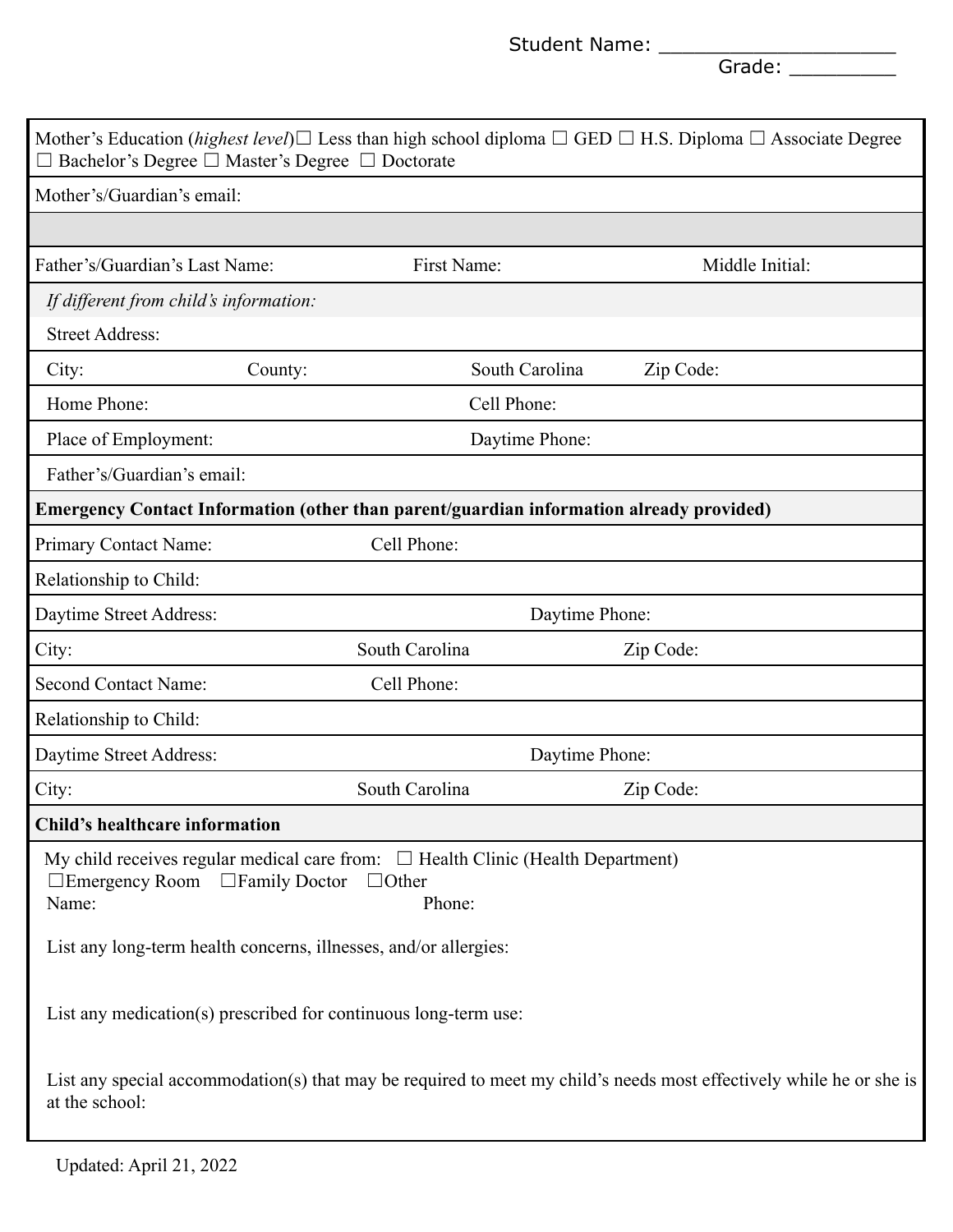Grade: \_\_\_\_\_\_\_\_\_\_\_

| <b>Family Income Range</b>                                                                                                                                                                                             |                                                       |                                                      |                                                                            |
|------------------------------------------------------------------------------------------------------------------------------------------------------------------------------------------------------------------------|-------------------------------------------------------|------------------------------------------------------|----------------------------------------------------------------------------|
| Number of persons on family or household:                                                                                                                                                                              |                                                       |                                                      |                                                                            |
| Income Range of Family:                                                                                                                                                                                                | $\Box$ \$0-\$10,000<br>\$40,001-\$50,000              | $\Box$ \$10,001-\$20,000<br>$\Box$ \$50,001-\$60,000 | $\Box$ \$20,001-\$30,000<br>$\Box$ \$30,001-\$40,000<br>\$60,000 and above |
| <b>Exceptional Services and Support</b>                                                                                                                                                                                |                                                       |                                                      |                                                                            |
| Does your child have a current Individual Education Program (IEP) or Section 504 plan? $\Box$ Yes                                                                                                                      |                                                       |                                                      | $\Box$ No                                                                  |
| Student's Disability Status: $\square$ None $\square$ Emotional $\square$ Learning $\square$ Speech $\square$ Physical                                                                                                 |                                                       |                                                      | $\Box$ Other                                                               |
| <b>Mental Health Services</b>                                                                                                                                                                                          |                                                       |                                                      |                                                                            |
| Does your child receive mental health services (i.e. Catawba Mental Health)? $\square$ Yes<br>$\Box$ No<br>If Yes, provider's name:<br>If No, would you be interested in more information?: $\square$ Yes $\square$ No |                                                       |                                                      |                                                                            |
| <b>Child's Transportation</b>                                                                                                                                                                                          |                                                       |                                                      |                                                                            |
| How do you anticipate your child will get to school?<br>$\Box$ Car $\Box$ Child Care or Day Care Transportation                                                                                                        |                                                       | $\Box$ Walk<br>$\Box$ Bicycle                        |                                                                            |
| How do you anticipate your child will travel from school?<br>$\Box$ Car $\Box$ Child Care or Day Care                                                                                                                  | $\Box$ Walk                                           | $\Box$ Bicycle                                       | $\Box$ After School Program                                                |
|                                                                                                                                                                                                                        | *The Palmetto School does NOT provide transportation* |                                                      |                                                                            |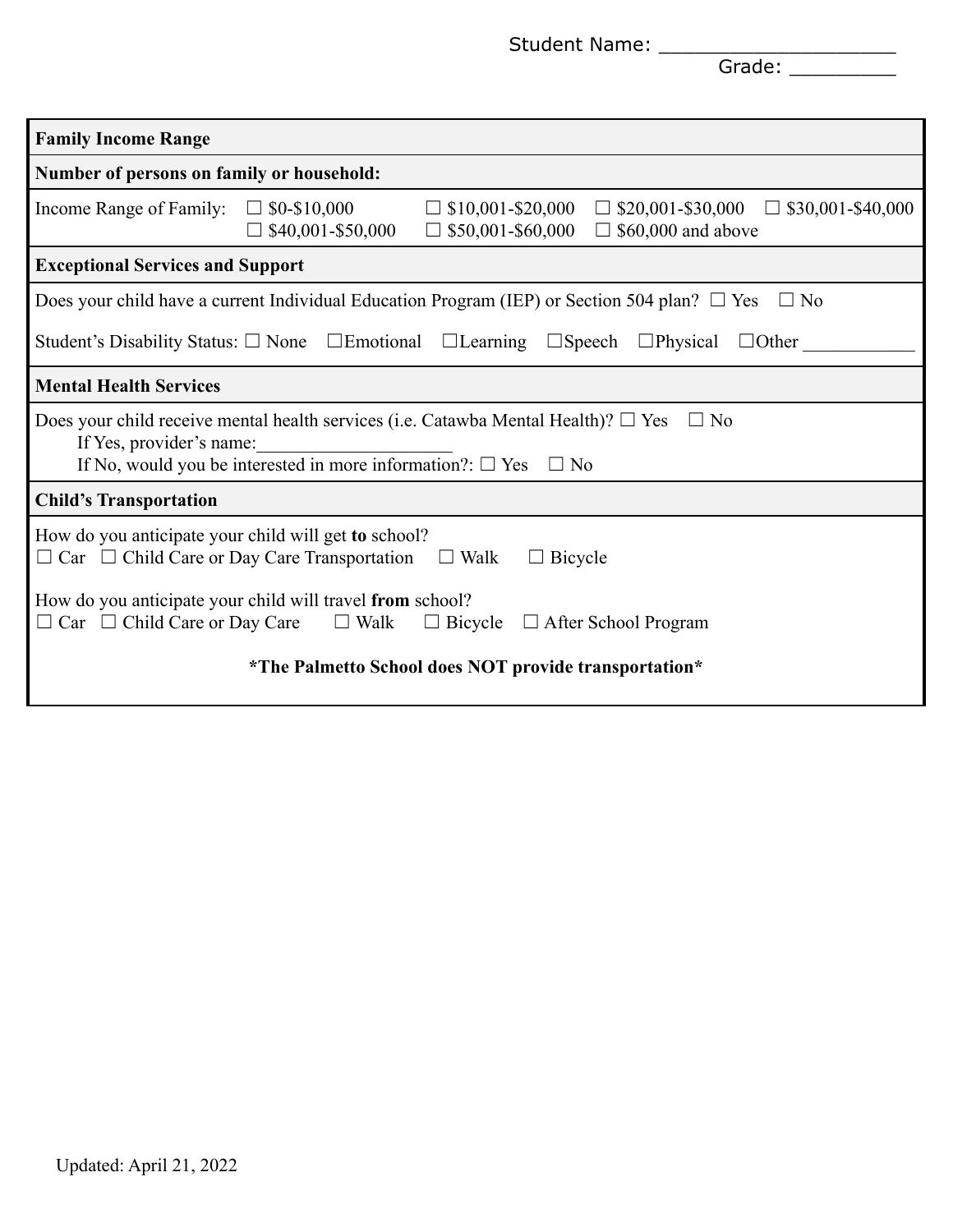Grade: \_\_\_\_\_\_\_\_\_

#### **Health Information**

| Student:                                                                                                                                                                                                                                                                                                                                                                                                                                | DOB:                                                                                                                                                                                                                                                                                                                                                                                                                                                                     |  |
|-----------------------------------------------------------------------------------------------------------------------------------------------------------------------------------------------------------------------------------------------------------------------------------------------------------------------------------------------------------------------------------------------------------------------------------------|--------------------------------------------------------------------------------------------------------------------------------------------------------------------------------------------------------------------------------------------------------------------------------------------------------------------------------------------------------------------------------------------------------------------------------------------------------------------------|--|
|                                                                                                                                                                                                                                                                                                                                                                                                                                         | In order to better care for your child while at school, it is very important to complete the following information. Please check any<br>and all conditions that apply and provide an explanation below. The school does NOT provide any medications. Medication<br>will not be accepted at school without a completed prescription or non-prescription medication permission form. The<br>prescription medication permission form must be signed by your child's doctor. |  |
| Allergies:                                                                                                                                                                                                                                                                                                                                                                                                                              |                                                                                                                                                                                                                                                                                                                                                                                                                                                                          |  |
| Food Allergy                                                                                                                                                                                                                                                                                                                                                                                                                            | Seasonal Allergy                                                                                                                                                                                                                                                                                                                                                                                                                                                         |  |
| Other Allergy<br><b>Insect Allergy</b><br>$\bullet$<br>List Specific Allergy:                                                                                                                                                                                                                                                                                                                                                           |                                                                                                                                                                                                                                                                                                                                                                                                                                                                          |  |
| Medication needed to treat allergic reaction:<br>EpiPen<br>$\bullet$<br>Benadryl                                                                                                                                                                                                                                                                                                                                                        | No treatment needed<br>$\bullet$                                                                                                                                                                                                                                                                                                                                                                                                                                         |  |
| <b>Medical Conditions:</b><br>Asthma/Breathing<br>$\bullet$<br>$\bullet$<br>treatments<br>$\bullet$<br><b>ADHD/ADD</b><br>$\bullet$<br>Autism<br>$\bullet$<br><b>Bleeding Disorder</b><br>$\bullet$<br>$\bullet$<br>Cerebral Palsy<br>$\bullet$<br>$\bullet$<br><b>Diabetes</b><br>$\bullet$<br>If any of the above are checked, please explain details of medical condition:<br>Please list any meds your child takes routinely/daily: | <b>High Blood Pressure</b><br>Eczema<br>$\bullet$<br>Kidney Problems<br>Ear Infection (Frequent)<br>$\bullet$<br>Eye/Vision Problems<br>Psychological/Behavioral<br>$\bullet$<br>Problems<br>Hearing Impairment<br><b>Heart Problems</b><br>Seizure Disorder<br>Headaches/Migraines<br>Sickle Cell<br>$\bullet$<br>Other (please explain<br>$\bullet$<br>below)                                                                                                          |  |
| Child's Physician:                                                                                                                                                                                                                                                                                                                                                                                                                      | Phone:                                                                                                                                                                                                                                                                                                                                                                                                                                                                   |  |

Does your child have: • Private Insurance • Medicaid/Medicaid Number  $\blacksquare$ • No insurance coverage

The school uses several different treatments for minor first aid in the office. These treatments include topical antibiotic for any cuts or scraps, anti-sting swabs for insect bites, topical cortisone cream for itchy skin and petroleum jelly for minor skin irritations. If you do NOT want the school to use these items for first aid, please inform the school to decline this treatment.

School district policy states that if a child experiences an unexpected allergic reaction at school, the school may administer an EpiPen prescribed to the school and call EMS for emergency treatment

Please notify the school if there are any changes in the student's medical history throughout the school year. It is very important the school be able to contact a parent/guardian or other responsible adult in a timely manner when your child is sick. Please contact the school when you have a change in your phone number(s).

Thank you for your time in completing your child's health form. This is considered a confidential document and will only be shared with appropriate staff when your child's health must be taken into consideration in the school setting. Please feel free to call the school at any time with your concerns or questions.

| PARENT/GUARDIAN SIGNATURE: |        | Phone: |
|----------------------------|--------|--------|
| Print Name:                | Email: |        |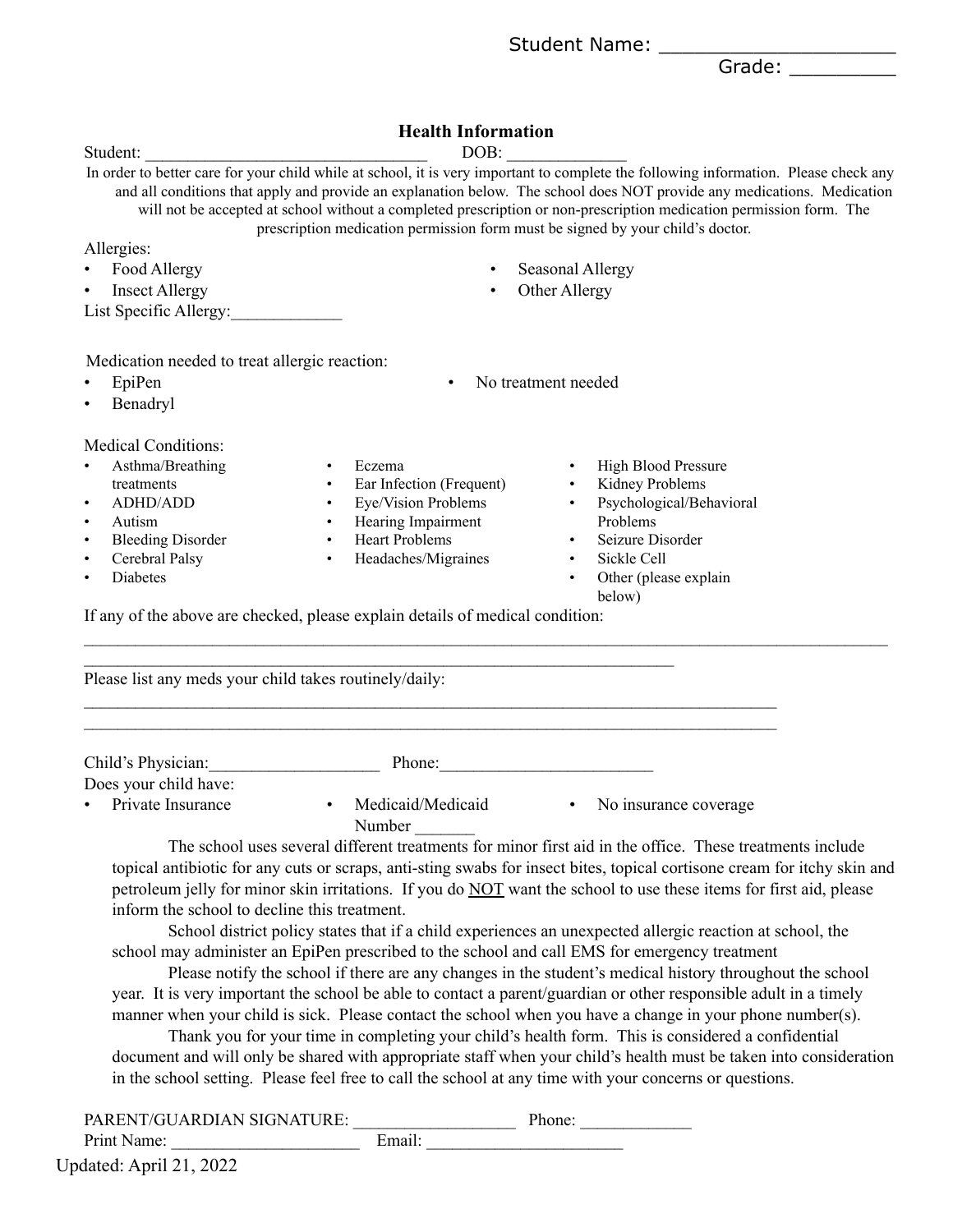Student Name: \_\_\_\_\_

Grade: \_\_\_\_\_\_\_\_\_



## **Home Language Survey (HLS)**

The Civil Rights Act of 1964, Title VI, Language Minority Compliance Procedures, requires school districts and charter schools to determine the language( $s$ ) spoken in each student's home in order to identify their specific language needs. This information is essential in order for schools to provide meaningful instruction for all students as outlined in Plyer v. Doe, 457 U.S. 202 (1982).

The purpose of this survey is to determine the primary or home language of the student. This survey is given to all students enrolled in the school district/charter school. The HLS is administered once, upon initial enrollment in South Carolina, and should remain in the student's permanent record.

If a language other than English is recorded for ANY of the survey questions below, the appropriate identification screening assessment will be administered to determine whether or not the student qualifies for additional English language development support.

#### Please answer the following questions:

- 1. What is the language that the **student** first acquired?
- 2. What  $language(s)$  is spoken most often by the **student**?
- 3. What is the **primary language used in the home**, regardless of the language spoken by the student?

\*4. In what language do you wish to have communication from the school?

| <b>Student Name:</b>         | Grade: |
|------------------------------|--------|
| <b>Parent/Guardian Name:</b> |        |
| Parent/Guardian Signature:   | Date:  |

Your signature above certifies that you understand if a language other than English has been identified, your student will be tested to determine if they qualify for English language development services, to help them become fluent in English. If entered into the English language development program, your student will be entitled to services as an English learner and will be tested annually to determine their English language proficiency.

#### **For School Use Only:**

School personnel who administered and explained the HLS and the placement of a student into an English language development program if a language other than English was indicated

Name:

Date:

Updated August 28, 2019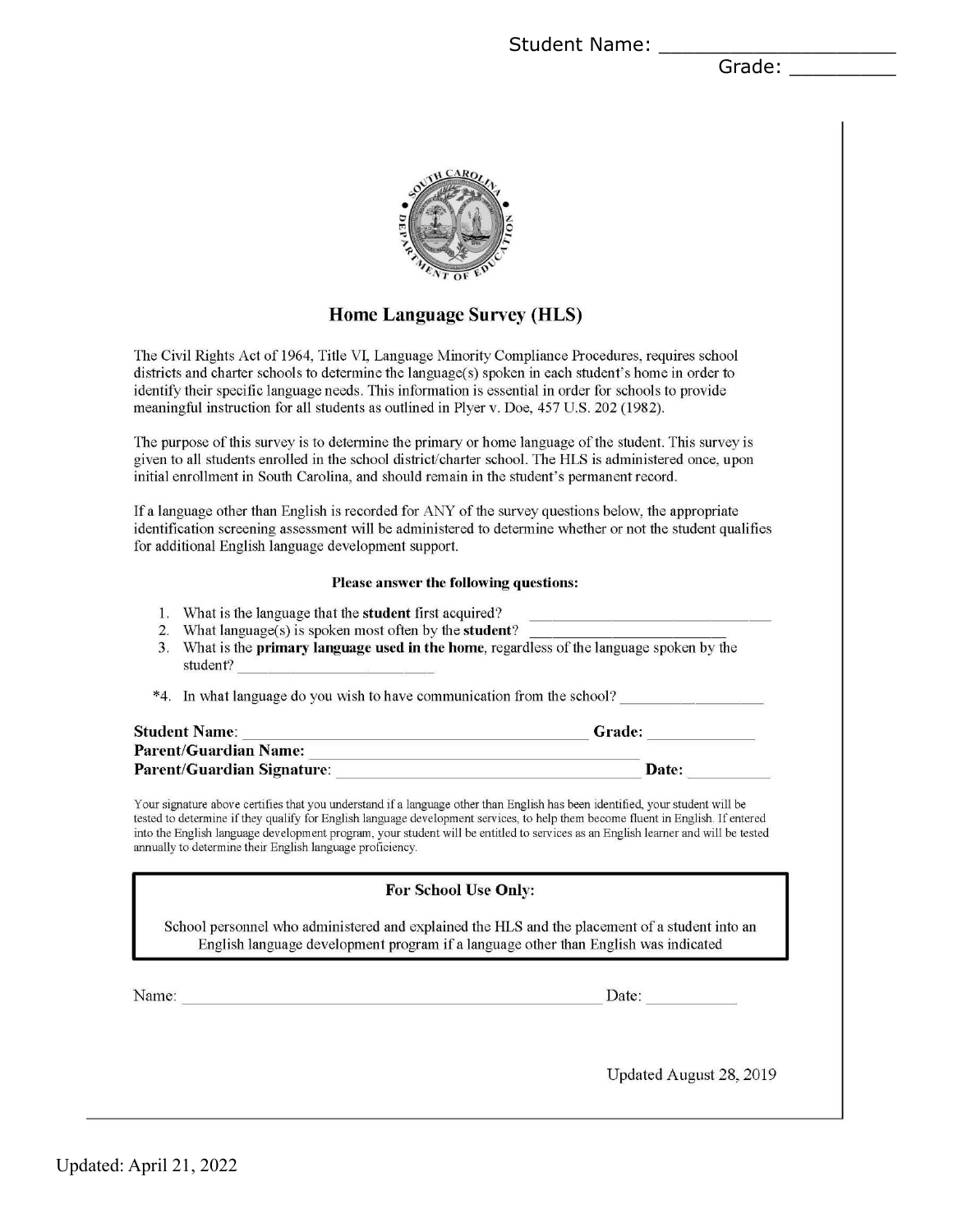Student Name: \_\_\_\_\_\_

Grade:

## **COMPUTER/ELECTRONIC DEVICE AND INTERNET USE AGREEMENT**

#### **2022-2023**

When conducting independent research on the Internet or using any of The Palmetto School devices, I will:

1. Use the Internet for legitimate educational purposes;

2. Send e-mail only at the direction of my teacher;

3. Not register the name, home address, or telephone number of myself or anyone else in any location on the Internet;

4. Not attempt to download or save files to the computer hard drive or to a disk without teacher permission;

5. Not search for, download or print any material that violates school handbook codes regarding possession or display of inappropriate, offensive or vulgar material, or assist any other student in such activities;

6. Not use or attempt to use Telnet, Internet Relay Chats or other interactive exchanges without teacher permission;

7. Not damage or alter computers, computer systems, computer settings or computer networks;

8. Not violate copyright laws;

9. Not trespass in another's folders, work, or files;

10. Not access unauthorized websites via proxy servers or redirectors;

11. Not use another student's computer equipment, including the mouse keyboard, monitor, CPU or cables;

I understand that my participation in any violation of the Computer/Electronic Devices and Internet Use Agreement will result in immediate removal from the computer and or device, and student will be referred to an Administrator for further consequences

| <b>Student Name</b>  | Student Signature         | Date |
|----------------------|---------------------------|------|
| Parent/Guardian Name | Parent/Guardian Signature | Date |

 $\mathcal{L}_\mathcal{L} = \{ \mathcal{L}_\mathcal{L} = \{ \mathcal{L}_\mathcal{L} = \{ \mathcal{L}_\mathcal{L} = \{ \mathcal{L}_\mathcal{L} = \{ \mathcal{L}_\mathcal{L} = \{ \mathcal{L}_\mathcal{L} = \{ \mathcal{L}_\mathcal{L} = \{ \mathcal{L}_\mathcal{L} = \{ \mathcal{L}_\mathcal{L} = \{ \mathcal{L}_\mathcal{L} = \{ \mathcal{L}_\mathcal{L} = \{ \mathcal{L}_\mathcal{L} = \{ \mathcal{L}_\mathcal{L} = \{ \mathcal{L}_\mathcal{$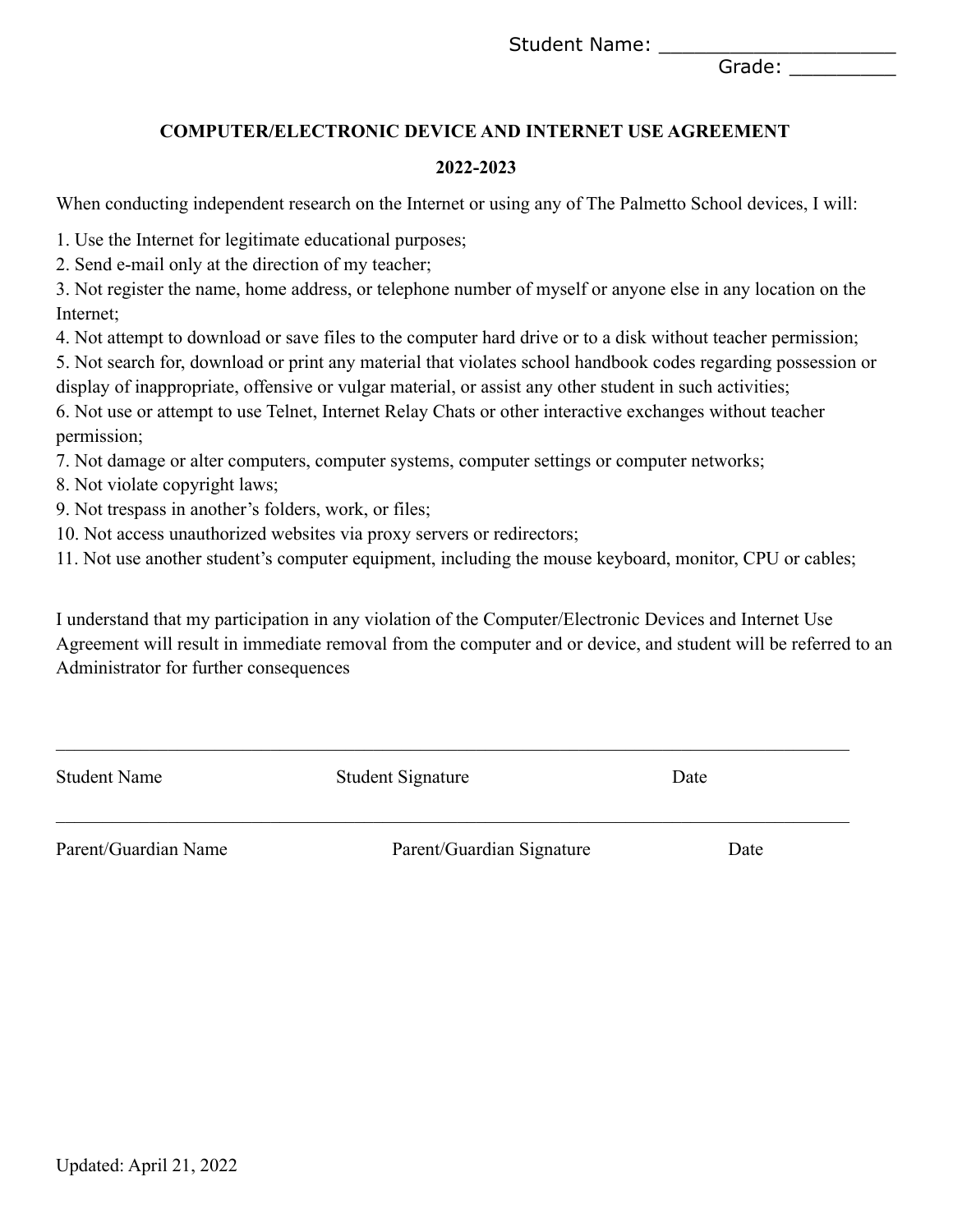Student Name: \_\_\_\_\_\_

Grade: \_\_\_\_\_\_\_\_\_

## **Student / Parent/Guardian Equipment Use Agreement 2022-2023**

In the case of online learning, The Palmetto School will provide a digital device for e-learning. Please understand that prior to taking the learning device home, students will be instructed and evaluated on proper use and care. Students must follow The Palmetto School Responsible Use Guidelines.

#### *A fee of \$50 is required for all devices*

#### **Student Code of Conduct**

1. Electronic files sent, received, viewed, or stored anywhere in the computer system are available for review by any authorized Palmetto School staff for any purpose.

2. Modifying or changing device settings and /or internal or external configurations without appropriate permission is prohibited. 3. Personal information such as, but not limited to, last name, home address, phone numbers, email addresses, or birthdates must not be placed on device or shared online.

4. Using obscene, threatening or disrespectful language in any electronic communication tool is prohibited.

**Disclaimer.** While The Palmetto School uses technology protection measures to limit access to material considered harmful or inappropriate to students, it may not be possible for the school to absolutely prevent such access. Despite our best efforts and beyond the limits of filtering technology, a student may run across some material that is objectionable.

#### **Responsible Use and Care**

- 1. The device is to be treated as a valuable object. It should not be thrown, purposely dropped, or abused. It will never be placed on the roof or hood of a car, on the sidewalk or street, or imperiled in any way that may cause it to be crushed or thrown to the ground.
- 2. The device will never be left unattended
- 3. The device will not be used in or near proximity of water, household chemicals, or other liquids that could damage its electronic components
- 4. The device will be protected from the environment to prevent rain, snow, ice, excessive heat,
- and/or cold 5. Pencils, pen tips, and other pointed objects will never be used on the screen.
- 6. The device will be kept away from siblings and pets at all times.
- 7. Parents/guardians and students agree to return the device and all components to the school in the same condition the device was issued to the student
- 8. The parent/guardian understands that there is a \$50.00 fee required for each device borrowed.

.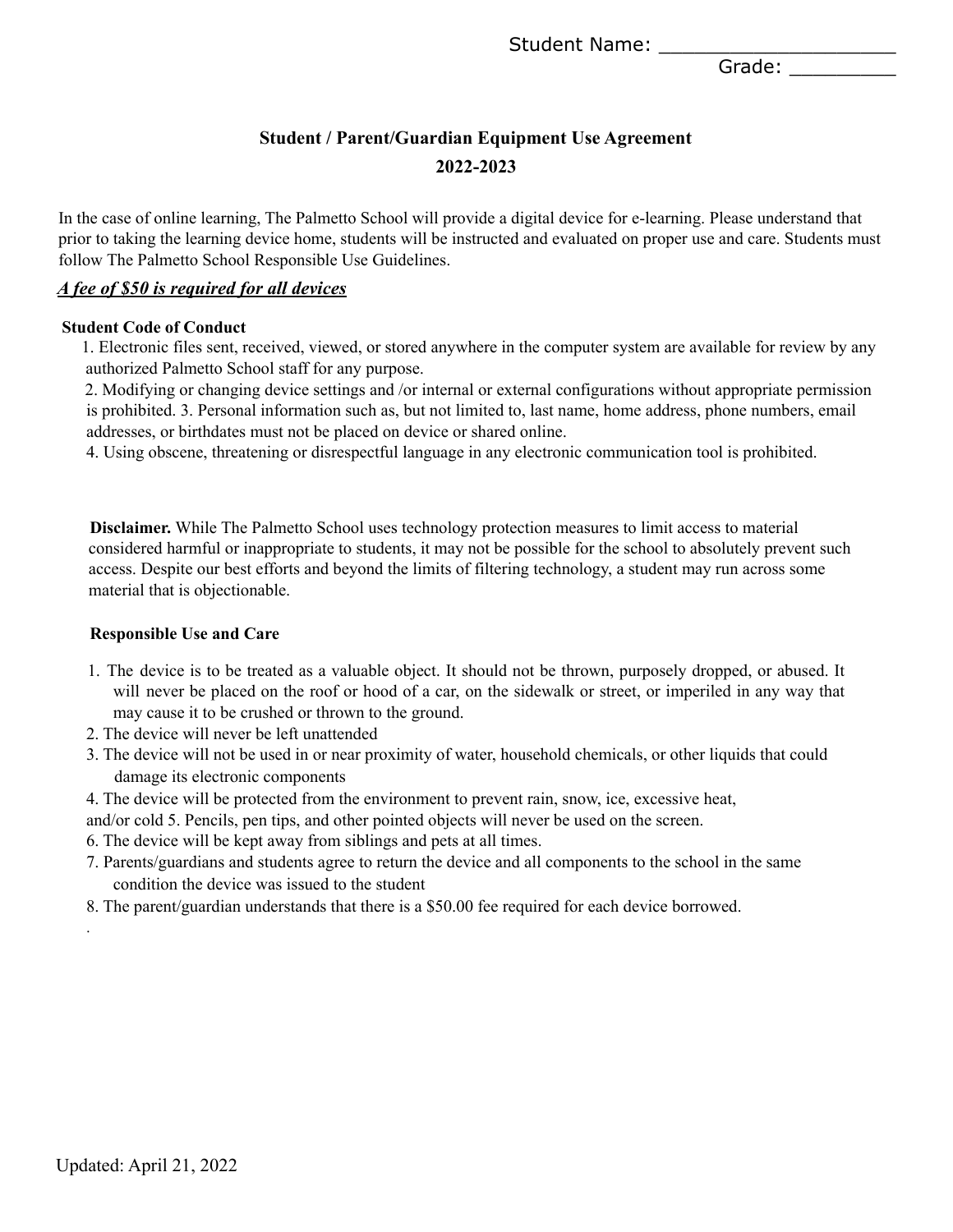Student Name: \_\_\_\_\_\_

Grade: \_\_\_\_\_\_\_\_\_

#### **Equipment**

The Palmetto School assigns to Student the use of the following equipment and accessories:

| Equipment                      | <b>Serial Number</b> | Damage/<br>Lost/Stolen<br>Equipment<br>Cost | <b>Student</b><br><b>Initials</b> | Parent<br><b>Initials</b> |
|--------------------------------|----------------------|---------------------------------------------|-----------------------------------|---------------------------|
| iPad 5                         |                      | \$200.00                                    |                                   |                           |
| <b>Dell Chromebook</b>         |                      | \$500.00                                    |                                   |                           |
| iPad Case                      |                      | \$20.00                                     |                                   |                           |
| iPad Charger                   |                      | \$20.00                                     |                                   |                           |
| <b>Dell Chromebook Charger</b> |                      | \$60.00                                     |                                   |                           |

| \$50.00 Deposit Fee | Received $(Y/N)$ | <b>Method of Payment</b> |
|---------------------|------------------|--------------------------|
|                     |                  |                          |

#### **Parent/Guardian Responsibilities and Permission**

I am authorizing the assignment of a mobile device to my child. I understand that the device is to be used as a tool for learning and that my child will comply with The Palmetto School Responsible Use Guidelines. I will help ensure the safe and timely return of the device within the loan period. I also understand that I am financially responsible for the **\$50 device fee.**

| Parent/Guardian Name (printed) Manual School School School School School School School School School School School School School School School School School School School School School School School School School School Sc |                                                                                                                                                                                                                                                                           |         |
|--------------------------------------------------------------------------------------------------------------------------------------------------------------------------------------------------------------------------------|---------------------------------------------------------------------------------------------------------------------------------------------------------------------------------------------------------------------------------------------------------------------------|---------|
|                                                                                                                                                                                                                                |                                                                                                                                                                                                                                                                           |         |
| Parent/Guardian Contact<br>Info(Phone)                                                                                                                                                                                         | (Email)                                                                                                                                                                                                                                                                   |         |
| _ Student Responsibilities and Permission                                                                                                                                                                                      |                                                                                                                                                                                                                                                                           |         |
| condition at the conclusion of the loan period.                                                                                                                                                                                | I agree to take care of the device while it is in my possession. I will not throw, drop, or damage it in any way. I will not give the<br>device to another student for his/her use. I will use the device in the appropriate manner. I agree to return the device in good |         |
|                                                                                                                                                                                                                                |                                                                                                                                                                                                                                                                           | Student |
| Signature                                                                                                                                                                                                                      | Date                                                                                                                                                                                                                                                                      |         |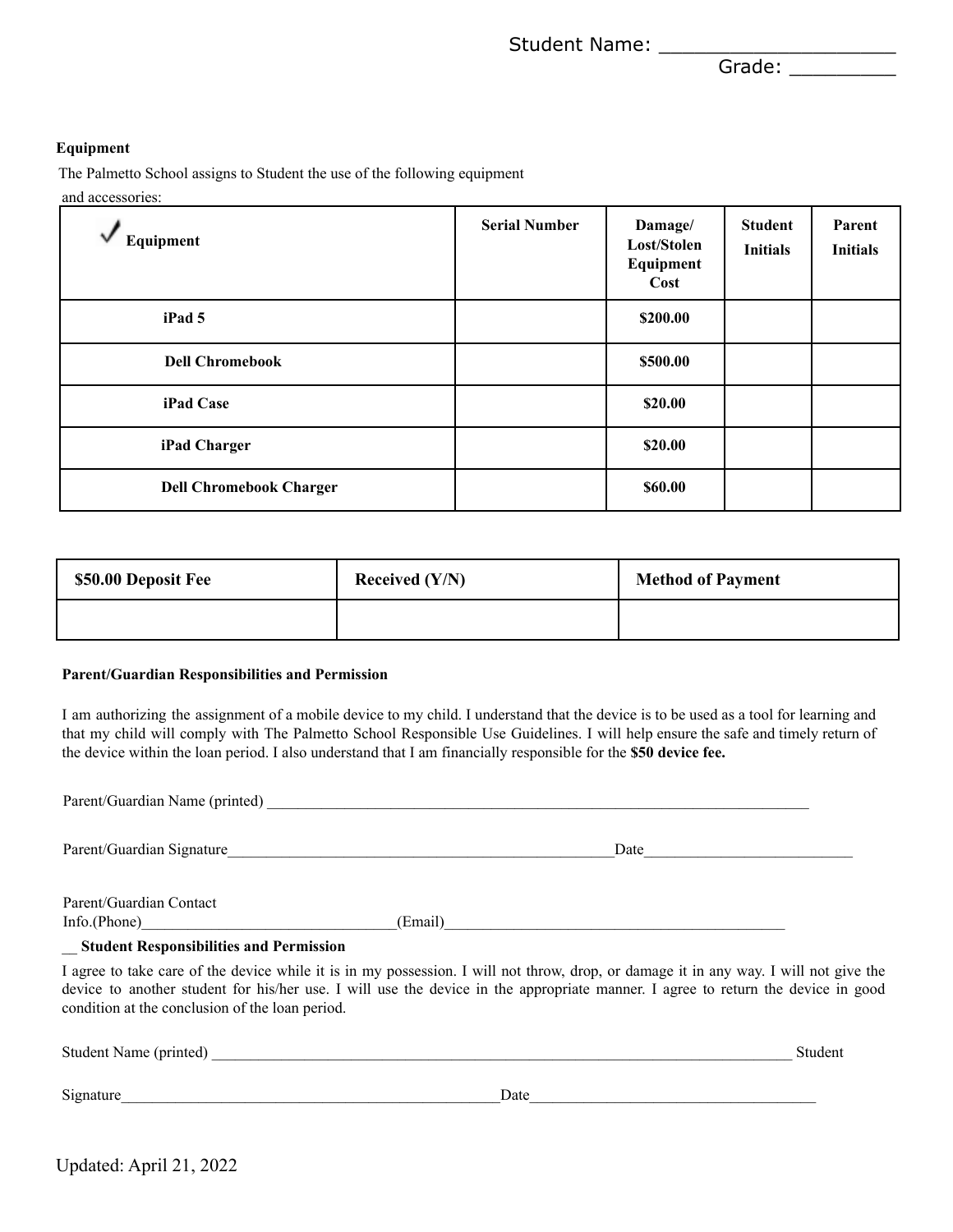Grade: \_\_\_\_\_\_\_\_\_\_\_

#### **Medication Permission Form**

#### **2022-2023**

|               | give The Palmetto School permission to administer |
|---------------|---------------------------------------------------|
| medication to | following the given schedule.                     |

## Please list medication, dosage and time to be administered.

| Medication | Dosage | Time |
|------------|--------|------|
|            |        |      |
|            |        |      |
|            |        |      |
|            |        |      |
|            |        |      |
|            |        |      |
|            |        |      |

Parent/Guardian Signature:

School Witness:\_\_\_\_\_\_\_\_\_\_\_\_\_\_\_\_\_\_\_\_\_\_\_\_\_\_\_\_\_\_\_\_\_\_\_\_\_\_\_\_\_\_\_\_\_\_\_\_\_\_\_\_\_\_